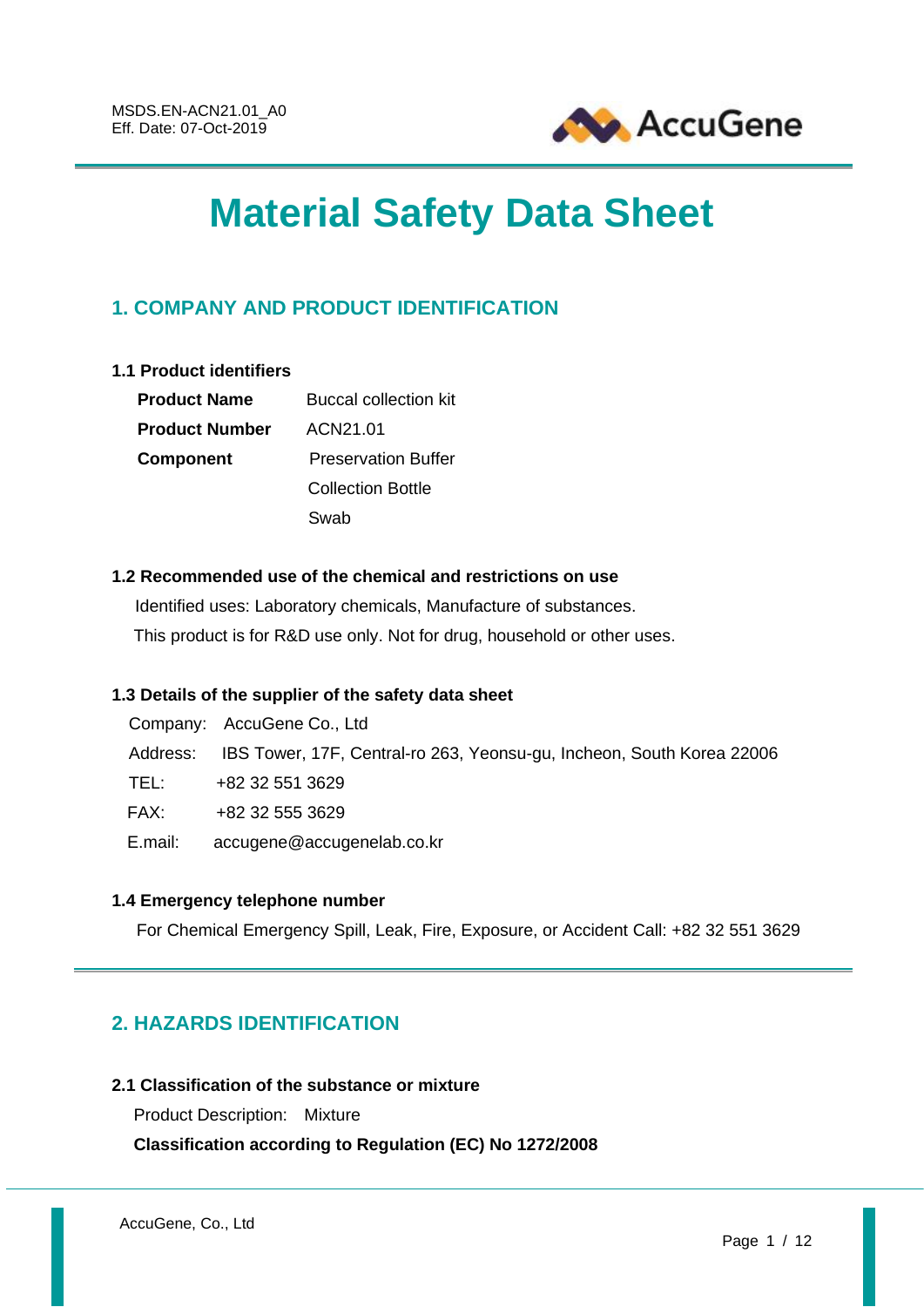

| <b>Hazard classes</b> | <b>Categories</b> |  |  |
|-----------------------|-------------------|--|--|
| Skin irritation       | Category 2        |  |  |
| Eye irritation        | Category 2        |  |  |
| Flammable liquids     | Category 2        |  |  |

# **2.2 Label elements**

The product does not need to be labelled in accordance with EC directives or respective national laws.

| <b>Component</b>                     | <b>GHS</b>              | <b>Hazard identification</b>                                                                                                                                                                                                                                                                                                                                                                                                                                                                                                                                                                                                                                                                                                                                                                                                                        |  |  |
|--------------------------------------|-------------------------|-----------------------------------------------------------------------------------------------------------------------------------------------------------------------------------------------------------------------------------------------------------------------------------------------------------------------------------------------------------------------------------------------------------------------------------------------------------------------------------------------------------------------------------------------------------------------------------------------------------------------------------------------------------------------------------------------------------------------------------------------------------------------------------------------------------------------------------------------------|--|--|
|                                      | pictograms              |                                                                                                                                                                                                                                                                                                                                                                                                                                                                                                                                                                                                                                                                                                                                                                                                                                                     |  |  |
| <b>Preservation</b><br><b>Buffer</b> | GHS07<br><b>WARNING</b> | Hazard statement(s)<br>H302 + H332 Harmful if swallowed or if inhaled<br>H315 Causes skin irritation.<br>H319 Causes serious eye irritation.<br><b>Precautionary statement(s)</b><br>P261 Avoid breathing dust/ fume/ gas/ mist/ vapours/ spray.<br>P280 Wear eye protection/face protection.<br>P301 + P312 + P330 IF SWALLOWED: Call a POISON<br>CENTER/doctor if you feel unwell. Rinse mouth.<br>P304 + P340 + P312 IF INHALED: Remove person to fresh<br>air and keep comfortable for breathing. Call a POISON<br>CENTER/doctor if you feel unwell.<br>P305 + P351 + P338 IF IN EYES: Rinse cautiously with<br>water for several minutes. Remove contact lenses, if present<br>and easy to do. Continue rinsing.<br>P337 + P313 If eye irritation persists: Get medical advice/<br>attention.<br><b>Supplemental Hazard Statements</b><br>none |  |  |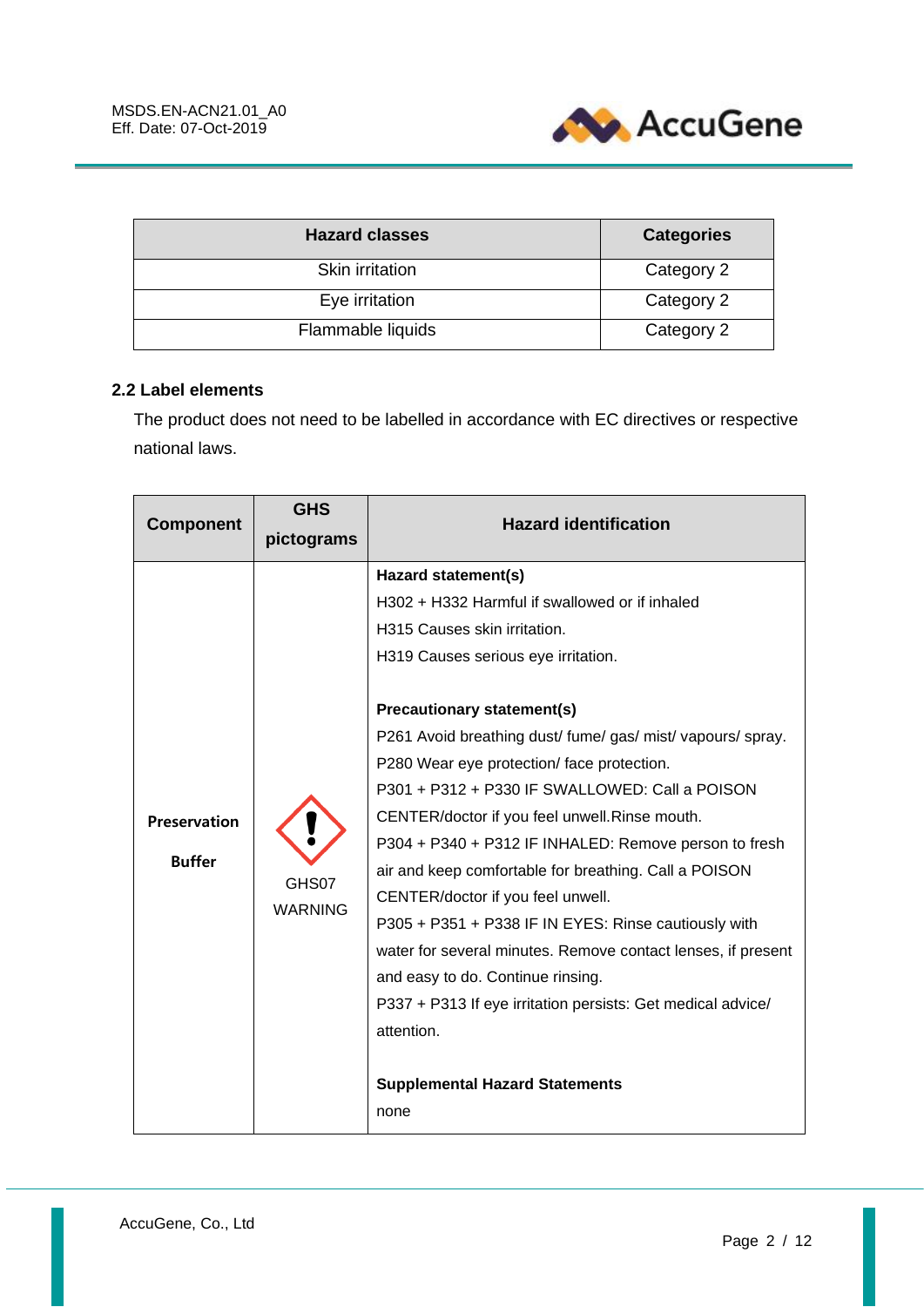

| <b>Collection</b><br><b>Bottle</b> | No declaration necessary |
|------------------------------------|--------------------------|
| Swab                               | No declaration necessary |

#### **2.3 Other hazards**

.

## **Results of PBT and vPvB assessment**

- **PBT:** Not applicable
- **vPvB**: Not applicable

# **3. COMPOSITION/INFORMATION ON INGREDIENTS**

# **Hazardous Ingredients**

| <b>Component</b>                     | <b>Chemical substance/mixture</b>                         | $Conc.$ $\%$ | <b>Classification</b>     |
|--------------------------------------|-----------------------------------------------------------|--------------|---------------------------|
| <b>Preservation</b><br><b>Buffer</b> | Sodium Dodecyl Sulfate<br>H12H25SO4Na<br>CAS No.: 50-01-1 | $\leq$ 1     | H302, H332, H315,<br>H319 |
| <b>Collection Bottle</b>             | No declaration necessary                                  |              |                           |
| Swab                                 | No declaration necessary                                  |              |                           |

# **4. FIRST AID MEASURES**

# **4.1 Description of first aid measures**

# **General advice**

Consult a physician. Show this safety data sheet to the doctor in attendance.

# **If inhaled**

AccuGene, Co., Ltd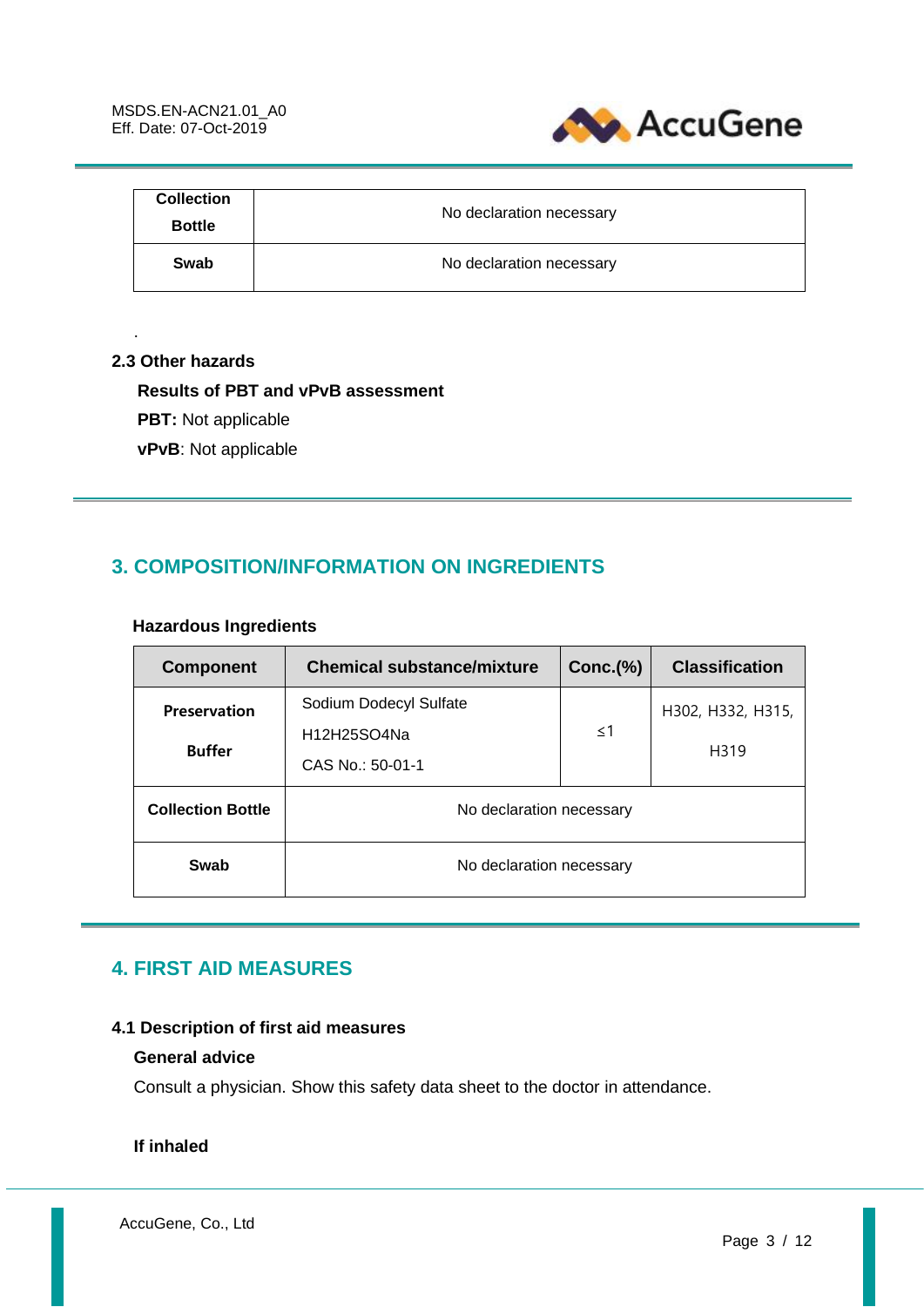

If breathed in, move person into fresh air. If not breathing, give artificial respiration. Consult a physician.

## **In case of skin contact**

Wash off with soap and plenty of water. Consult a physician.

#### **In case of eye contact**

Rinse thoroughly with plenty of water for at least 15 minutes and consult a physician.

#### **If swallowed**

Never give anything by mouth to an unconscious person. Rinse mouth with water. Consult a physician.

# **4.2 Most important symptoms and effects, both acute and delayed**

To the best of our knowledge, the chemical, physical, and toxicological properties have not been thoroughly investigated.

# **4.3 Indication of any immediate medical attention and special treatment needed**

No data available

# **5. FIREFIGHTING MEASURES**

#### **5.1 Extinguishing media**

# **Suitable extinguishing media**

Use water spray, alcohol-resistant foam, dry chemical or carbon dioxide.

# **5.2 Special hazards arising from the substance or mixture**

Carbon oxides, Nitrogen oxides (NOx), Hydrogen chloride gas

#### **5.3 Advice for firefighters**

Wear self- contained breathing apparatus for firefighting if necessary.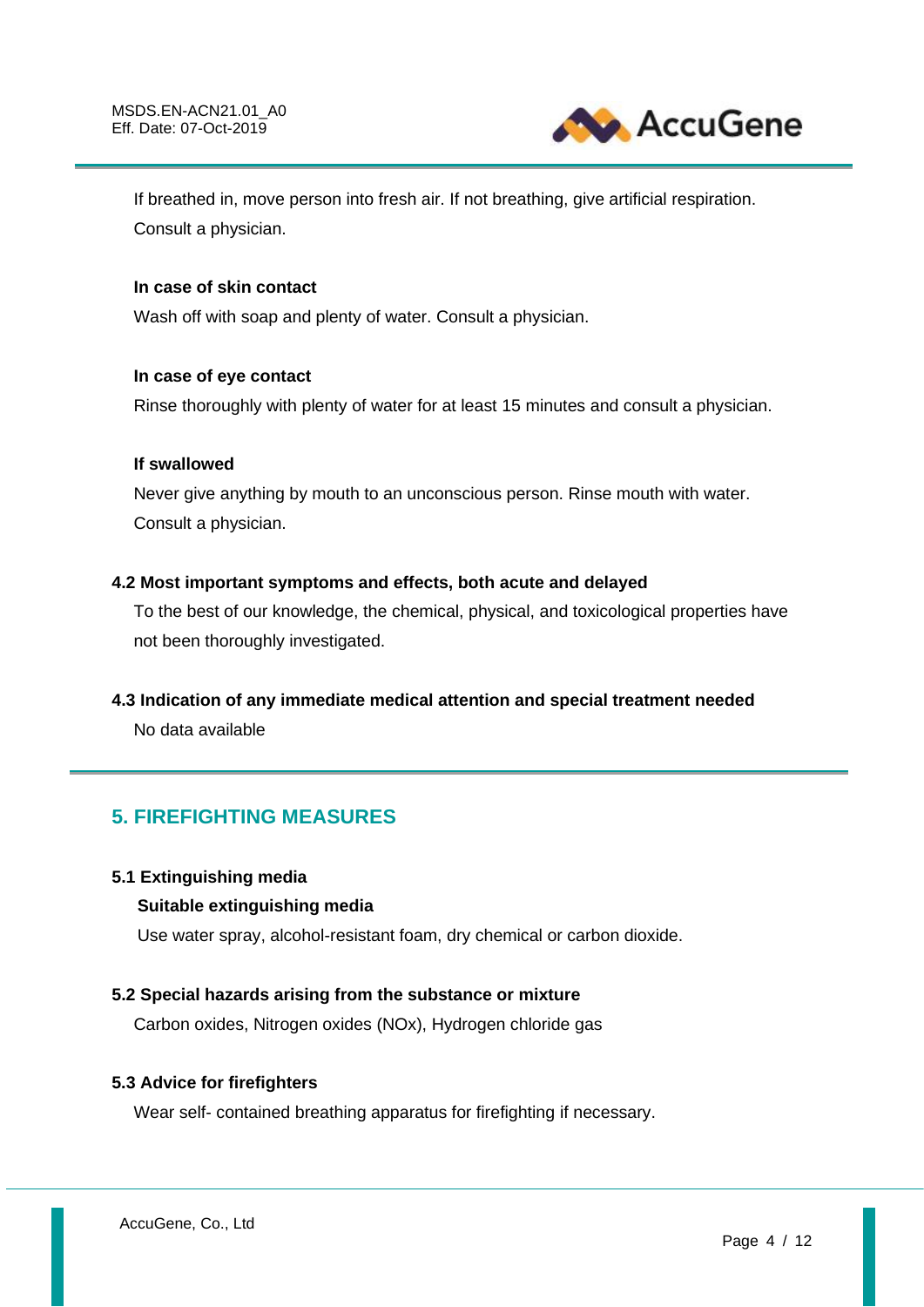

## **5.4 Further information**

No data available

# **6. ACCIDENTAL RELEASE MEASURES**

#### **6.1 Personal precautions, protective equipment and emergency procedures**

Avoid breathing vapors, mist or gas.

#### **6.2 Environmental precautions**

Do not let product enter drains.

#### **6.3 Methods and materials for containment and cleaning up**

Keep in suitable, closed containers for disposal.

#### **6.4 Reference to other sections**

For disposal see section 13.

# **7. HANDLING AND STORAGE**

## **7.1 Precautions for safe handling**

Use good laboratory procedures; avoid eye and skin contact.

#### **7.2 Conditions for safe storage, including any incompatibilities**

Store in cool place. Keep container tightly closed in a dry and well-ventilated place.

#### **7.3 Specific end uses**

No further relevant information available.

# **8. EXPOSURE CONTROLS / PERSONAL PROTECTION**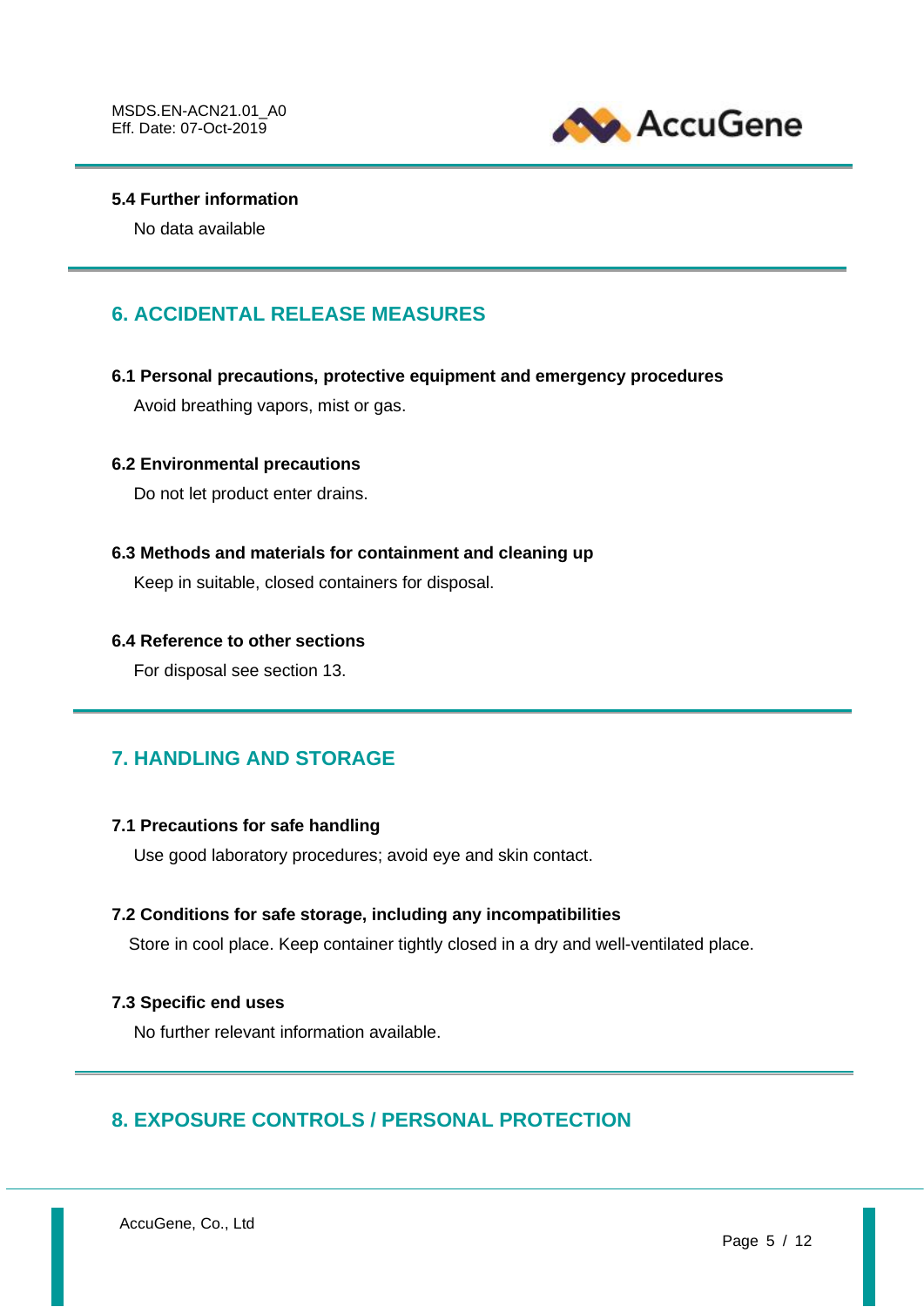

#### **8.1 Control parameters**

Components with workplace control parameters.

#### **8.2 Exposure controls**

## **Appropriate engineering controls**

Handle in accordance with good industrial hygiene and safety practice. Wash hands before breaks and at the end of workday.

## **Personal protective equipment**

## **Eye/face protection**

Use equipment for eye protection tested and approved under appropriate government standards such as NIOSH (US) or EN 166(EU).

## **Skin protection**

Handle with gloves. Gloves must be inspected prior to use. Use proper glove removal technique (without touching glove's outer surface) to avoid skin contact with this product. Dispose of contaminated gloves after use in accordance with applicable laws and good laboratory practices. Wash and dry hands.

The selected protective gloves have to satisfy the specifications of EU Directive 89/686/EEC and the standard EN 374 derived from it.

#### **Body Protection**

Impervious clothing, the type of protective equipment must be selected according to the concentration and amount of the dangerous substance at the specific workplace.

#### **Respiratory protection**

Respiratory protection not required. For nuisance exposures use type OV/AG (US) or type ABEK (EU EN 14387) respirator cartridges. Use respirators and components tested and approved under appropriate government standards such as NIOSH (US) or CEN (EU).

#### **Control of environmental exposure**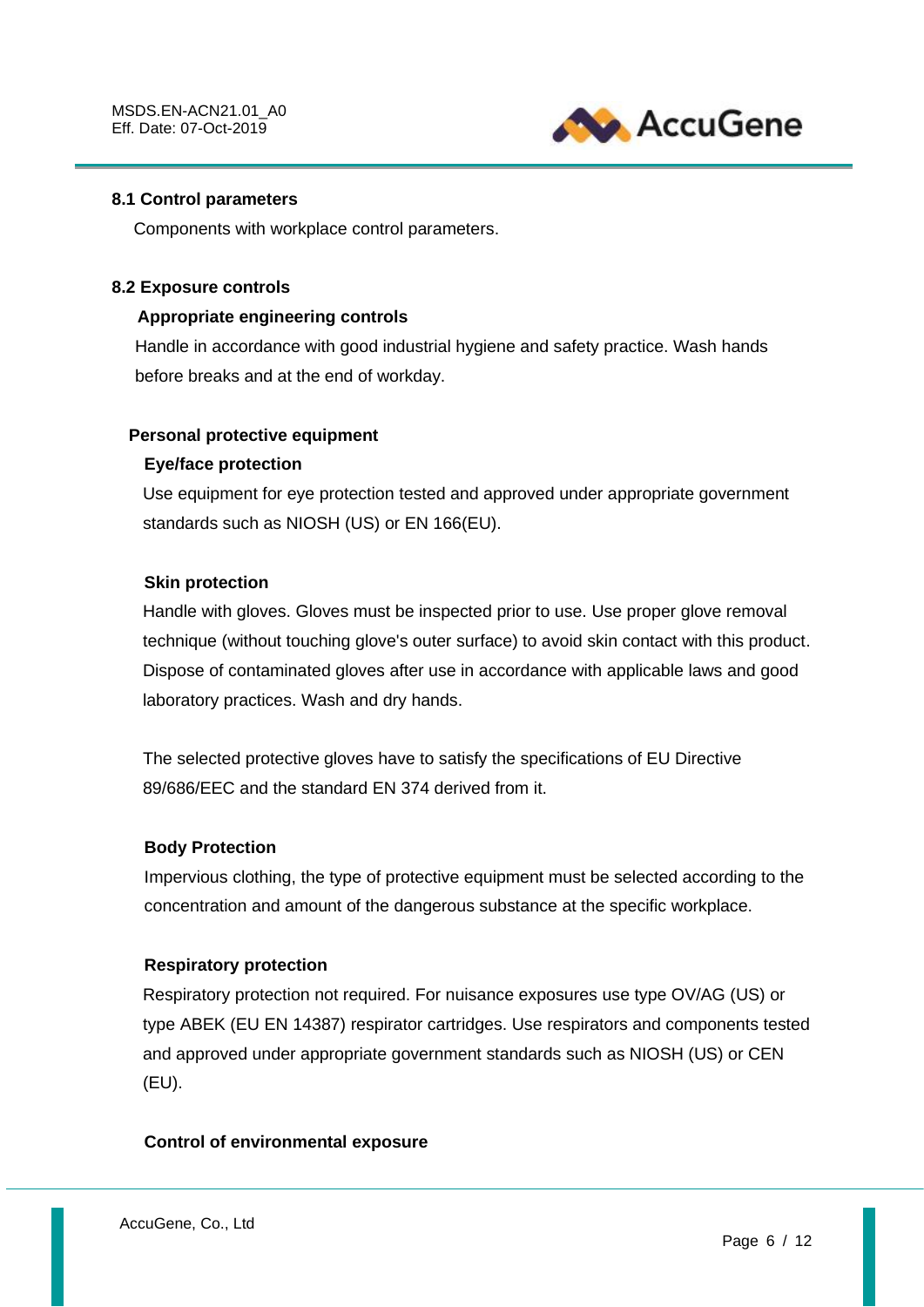

Do not let product enter drains.

# **9. PHYSICAL AND CHEMICAL PROPERTIES**

**9.1 Information on basic physical and chemical properties**

| <b>Component</b>              | Appearance | <b>Color</b> | Odor     | pH                   | <b>Specific</b><br><b>Gravity</b> | <b>Flash</b><br>point | <b>Water</b><br>solubility |
|-------------------------------|------------|--------------|----------|----------------------|-----------------------------------|-----------------------|----------------------------|
| Preservation<br><b>Buffer</b> | Liquid     | <b>Blue</b>  | odorless | no data<br>available | no data<br>available              | no data<br>available  | no data<br>available       |

# **9.2 Other safety information**

No data available

# **10. STABILITY AND REACTIVITY**

# **10.1 Reactivity**

Stable under recommended storage conditions.

# **10.2 Chemical stability**

No data available

# **10.3 Possibility of hazardous reactions**

Heat, flames and sparks

# **10.4 Conditions to avoid**

No data available

# **10.5 Incompatible materials**

Strong oxidizing agents, Strong acids, Organic materials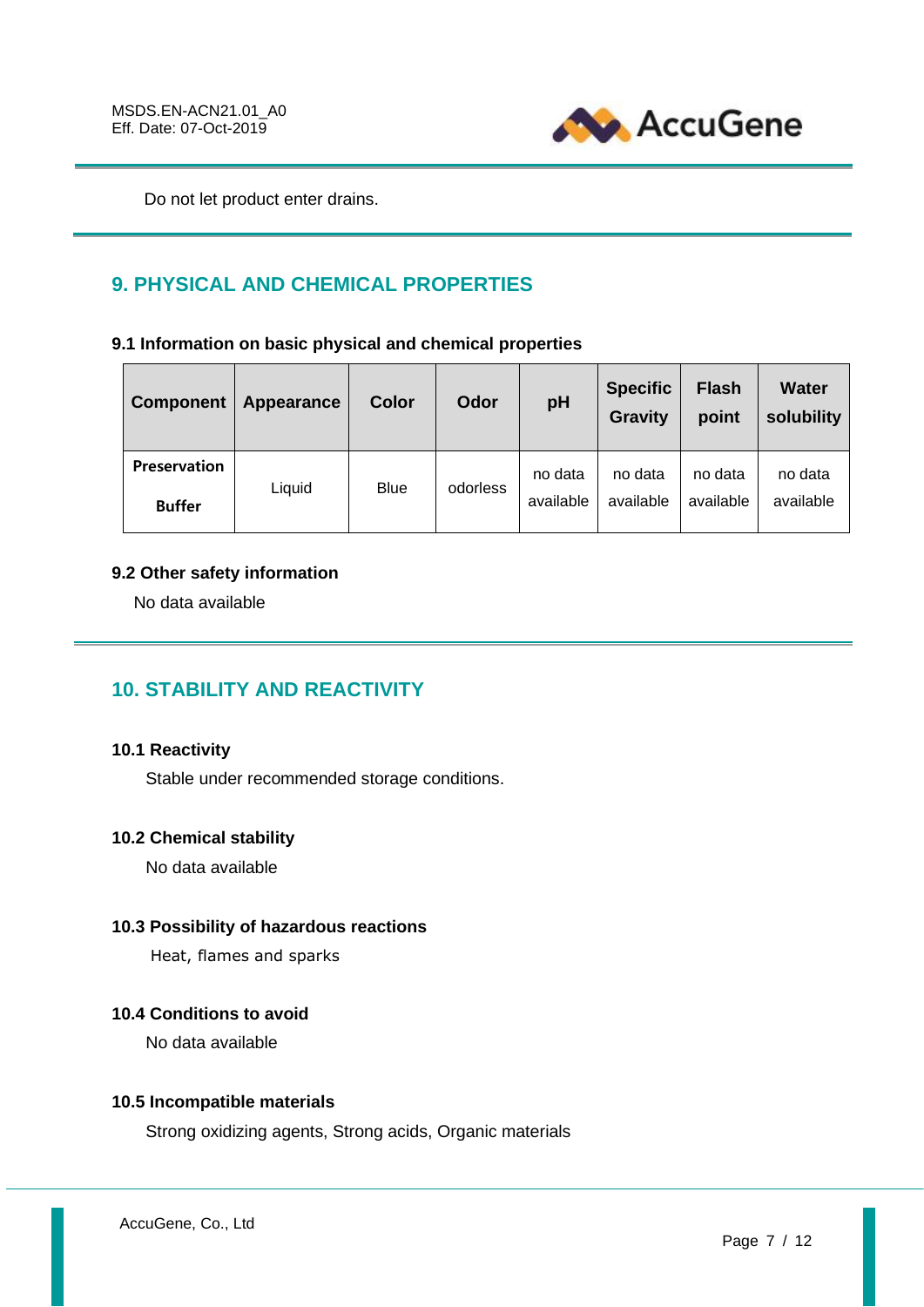

# **10.6 Hazardous decomposition products**

Other decomposition products - no data available

# **11. TOXICOLOGICAL INFORMATION**

# **11.1 Acute toxicity**

LD50 Oral - Rat - female - 977 mg/kg LC50 Inhalation - Rat - 1 h -  $>$  3.9 mg/l Remarks: (RTECS) LD50 Dermal - Rabbit - > 2,000 mg/kg

# **11.2 Skin corrosion/irritation**

Skin – Rabbit Result: Skin irritation

## **11.3 Serious eye damage/eye irritation**

Eyes – Rabbit Result: Irritating to eyes.

# **11.4 Respiratory or skin sensitization**

No data available

# **11.5 Germ cell mutagenicity**

Not mutagenic in Ames Test

# **11.6 Carcinogenicity**

IARC: No component of this product present at levels greater than or equal to 0.1% is identified as probable, possible or confirmed human carcinogen by IARC.

# **11.7 Reproductive toxicity**

No data available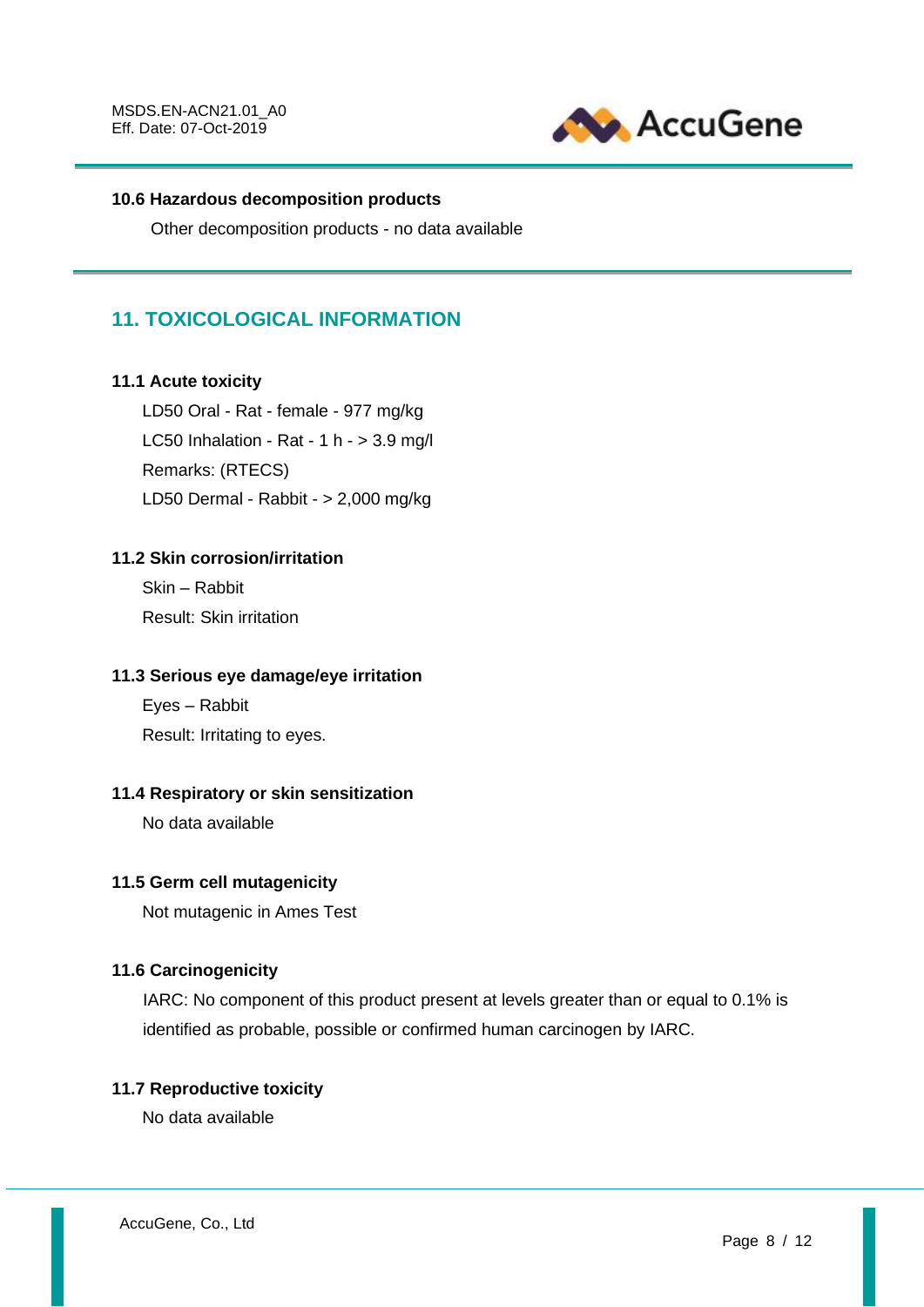

## **11.8 Specific target organ toxicity - single exposure**

No data available

#### **11.9 Specific target organ toxicity - repeated exposure**

No data available

#### **11.10 Aspiration hazard**

No data available

## **11.11 Potential health effects**

**Inhalation** May be harmful if inhaled. May cause respiratory tract irritation. **Ingestion** May be harmful if swallowed. **Skin** May be harmful if absorbed through skin. May cause skin irritation. **Eyes** May cause eye irritation.

## **11.12 Signs and Symptoms of Exposure**

To the best of our knowledge, the chemical, physical, and toxicological properties have not been thoroughly investigated.

## **11.13 Additional Information**

RTECS: MF4300000

To the best of our knowledge the chemical, physical, and toxicological properties have not been thoroughly investigated.

# **12. ECOLOGICAL INFORMATION**

#### **12.1 Toxicity**

No data available

#### **12.2 Persistence and degradability**

No data available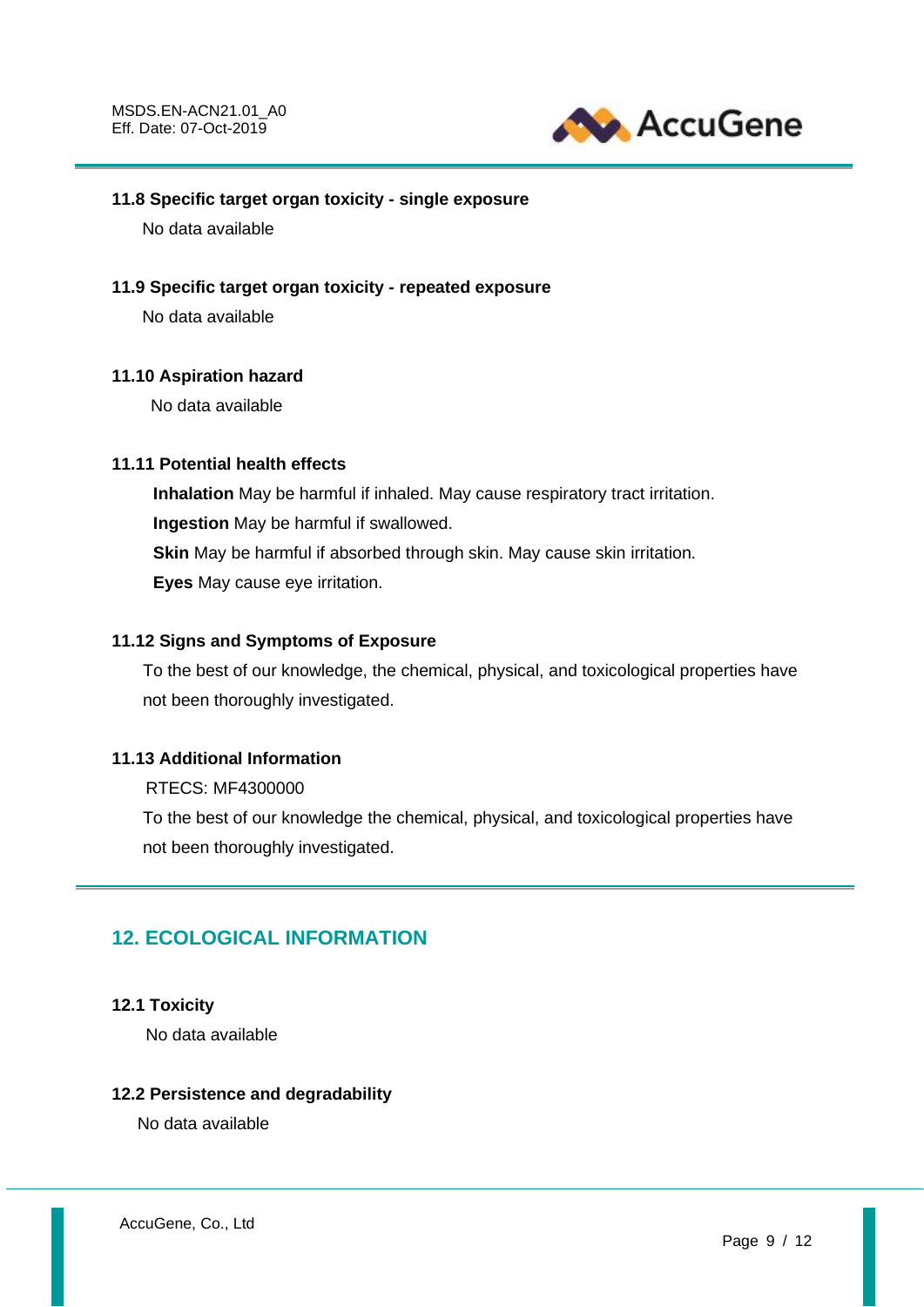

## **12.3 Bioaccumulative potential**

No data available

#### **12.4 Mobility in soil**

No data available

#### **12.5 Other adverse effects**

No data available

# **13. DISPOSAL CONSIDERATIONS**

## **13.1 Waste treatment methods**

#### **Product**

Offer surplus and non-recyclable solutions to a licensed disposal company.

## **Contaminated packaging**

Dispose of as unused product

# **14. TRANSPORT INFORMATION**

#### **14.1 UN number**

ADR/RID: - IMDG: - IATA: -

# **14.2 UN proper shipping name**

ADR/RID: Not dangerous goods IMDG: Not dangerous goods IATA: Not dangerous goods

# **14.3 Transport hazard class(es)**

ADR/RID: - IMDG: - IATA: -

#### **14.4 Packaging group**

AccuGene, Co., Ltd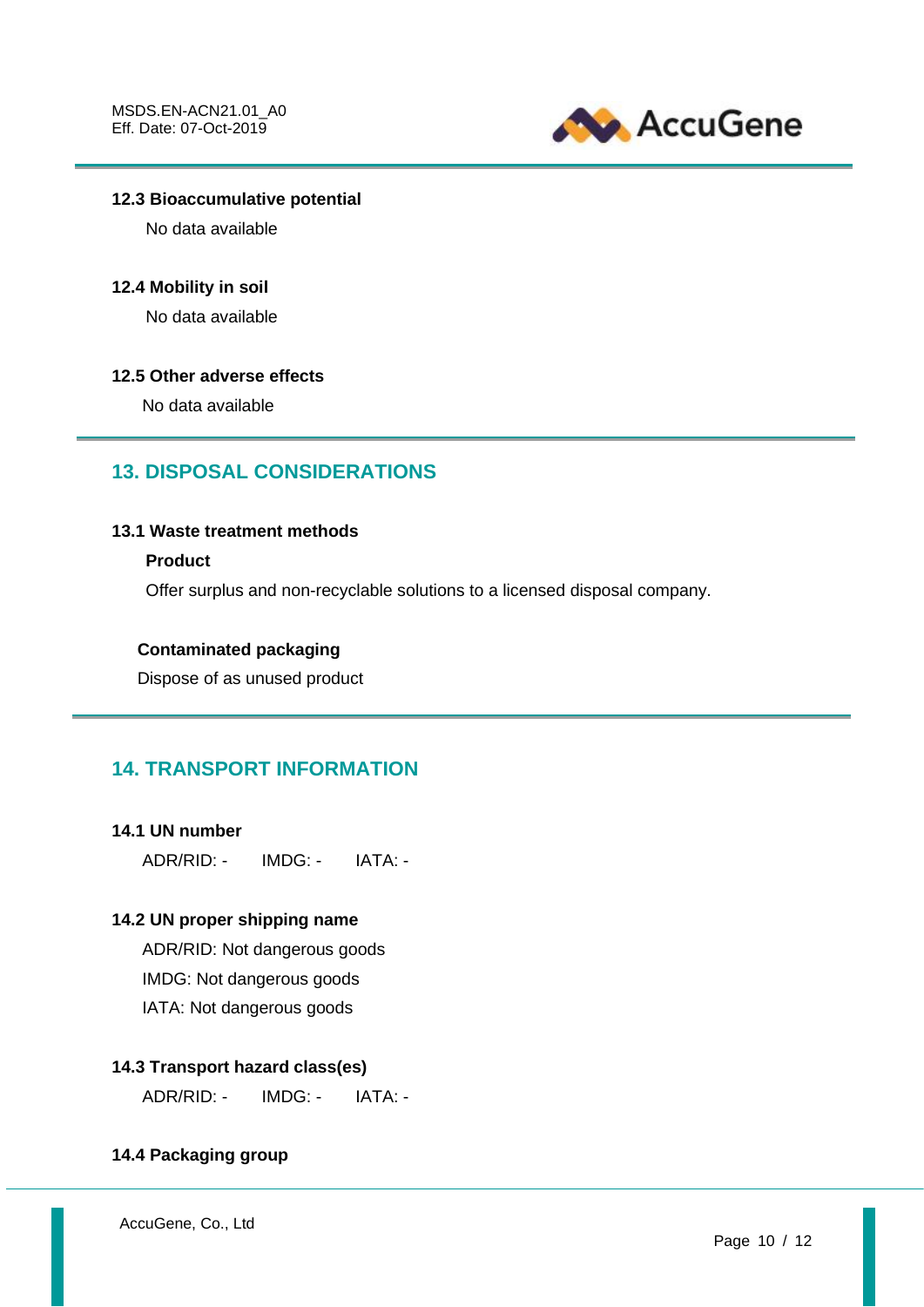

 $ADR/RID:$   $IMDG:$   $IATA:$ 

#### **14.5 Environmental hazards**

ADR/RID: no IMDG Marine pollutant: no IATA: no

#### **14.6 Special precautions for user**

No data available.

# **15. REGULATORY INFORMATION**

This safety datasheet complies with the requirements of Regulation (EC) No. 1907/2006.

## **15.1 Safety, health and environmental regulations/legislation specific for the**

#### **substance or mixture**

No data available

#### **15.2 Chemical Safety Assessment**

No data available

# **16. OTHER INFORMATION**

- **16.1 List of references**
- **16.2 Date of initial preparation:** 2019.10.07

**16.3 Rev. number: 0**

## **16.4 Further information**

Copyright 2019 AccuGene Co., Ltd. License granted to make unlimited paper copies for internal use only.

The above information is believed to be correct but does not purport to be all inclusive and shall be used only as a guide. The information in this document is based on the